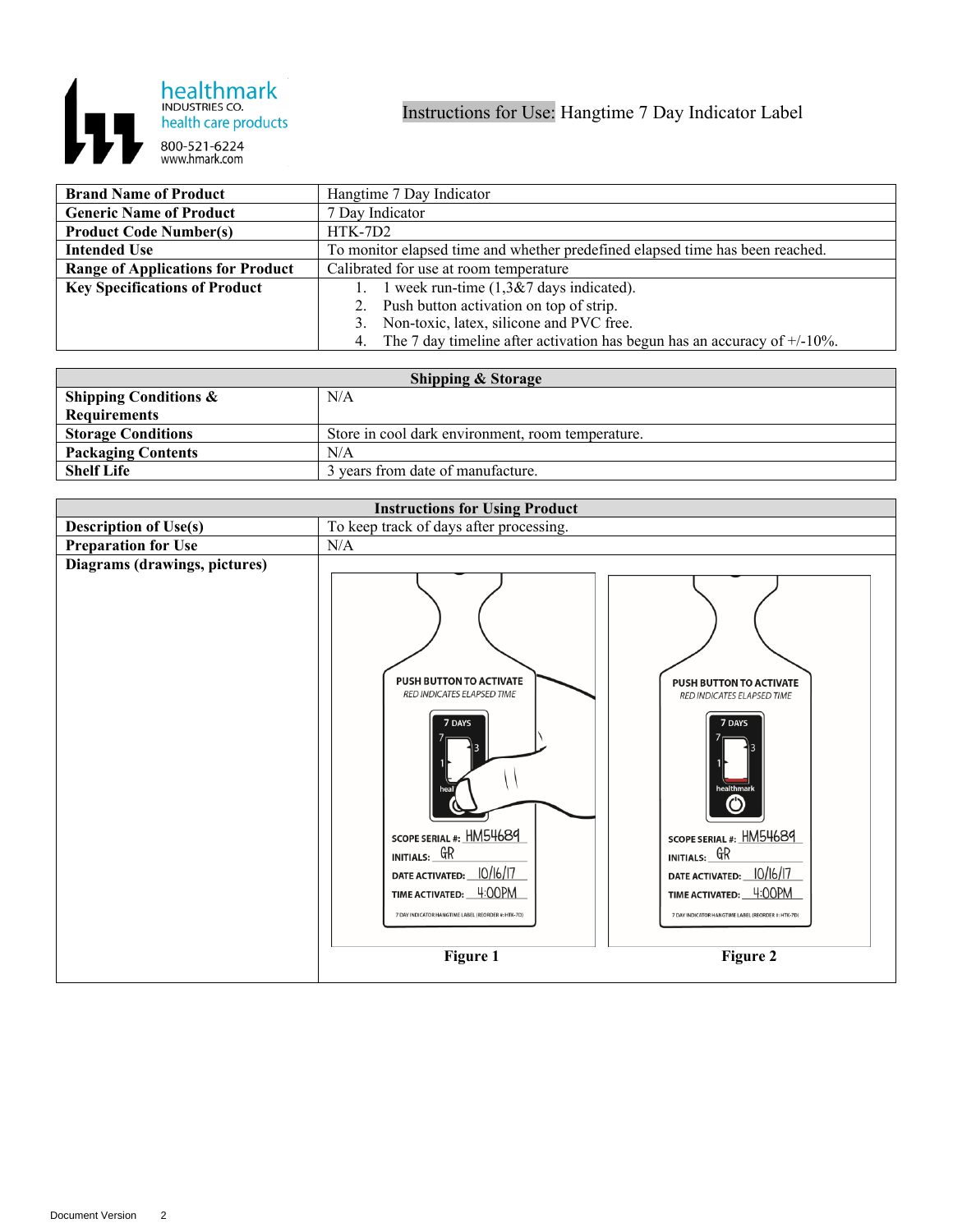|                                          | PUSH BUTTON TO ACTIVATE<br>RED INDICATES ELAPSED TIME<br><b>SCOPE SERIAL #:</b><br>INITIALS: GR<br>DATE ACTIVATED: 10/16/17<br>4:00P<br>ME ACTIVATED: | PUSH BUTTON TO ACTIVATE<br>RED INDICATES ELAPSED TIME<br>7 DAYS<br>healthmarl<br>$\Gamma$<br>SCOPE SERIAL #: HM54689<br>$INTIALs:$ $GR$<br>10/16/17<br><b>DATE ACTIVATED:</b><br>TIME ACTIVATED: 4:00PM<br>7 DAY INDICATOR HANGTIME LABEL (REORDER #: HTK-7D                                                                                                                                                                                                                                                                                                                                     |
|------------------------------------------|-------------------------------------------------------------------------------------------------------------------------------------------------------|--------------------------------------------------------------------------------------------------------------------------------------------------------------------------------------------------------------------------------------------------------------------------------------------------------------------------------------------------------------------------------------------------------------------------------------------------------------------------------------------------------------------------------------------------------------------------------------------------|
|                                          | Figure 3                                                                                                                                              | Figure 4                                                                                                                                                                                                                                                                                                                                                                                                                                                                                                                                                                                         |
| <b>Steps for Use of Product</b>          | $\mathbf{1}$ .<br>2 minutes, re-squeeze the button) (Fig. 1).<br>2.<br>$2$ ).<br>Loop the self-looping label to the device (Fig. 3).<br>3.<br>4.      | Fill in the information on the designated lines (i.e., date, name of processor,<br>etc.). Then, firmly squeeze the button to activate the indicator with your thumb<br>ensuring the button has fully collapsed (if activation line does not appear within<br>When the red activation line appears, the indicator has begun logging time. (Fig.<br>The red dye will continue to progress until the maximum elapsed time has been<br>reached (Fig. 4). If the scope has surpassed the allotted time indicated of the<br>Hangtime tag, follow the facility's policy for reprocessing the endoscope. |
| <b>Contraindications of Test Results</b> | Failure to adequately squeeze can extend the delay the time for indication.                                                                           |                                                                                                                                                                                                                                                                                                                                                                                                                                                                                                                                                                                                  |
| <b>Documentation</b>                     | N/A                                                                                                                                                   |                                                                                                                                                                                                                                                                                                                                                                                                                                                                                                                                                                                                  |
| <b>Special Warnings and Cautions</b>     | a refrigerator.                                                                                                                                       | For indoor use only. Not for use outdoors or high or low temperature conditions, such as                                                                                                                                                                                                                                                                                                                                                                                                                                                                                                         |
| <b>Disposal</b>                          | Single-use. Dispose of in compliance with facility policy.                                                                                            |                                                                                                                                                                                                                                                                                                                                                                                                                                                                                                                                                                                                  |

| <b>Reprocessing Instructions</b>       |                                                                                         |  |
|----------------------------------------|-----------------------------------------------------------------------------------------|--|
| <b>Point of Use</b>                    | N/A                                                                                     |  |
| <b>Preparation for Decontamination</b> | N/A                                                                                     |  |
| <b>Disassembly Instructions</b>        | N/A                                                                                     |  |
| <b>Cleaning - Manual</b>               | N/A                                                                                     |  |
| <b>Cleaning - Automated</b>            | N/A                                                                                     |  |
| <b>Disinfection</b>                    | N/A                                                                                     |  |
| <b>Drying</b>                          | N/A                                                                                     |  |
| Maintenance, Inspection and            | N/A                                                                                     |  |
| <b>Testing</b>                         |                                                                                         |  |
| <b>Reassembly Instructions</b>         | N/A                                                                                     |  |
| Packaging                              | N/A                                                                                     |  |
| <b>Sterilization</b>                   | N/A                                                                                     |  |
| <b>Storage</b>                         | N/A                                                                                     |  |
| <b>Additional Information</b>          | Single-use per device. The 7 day timeline after activation has begun has an accuracy of |  |
|                                        | $+/-10\%$ .                                                                             |  |
| <b>Related Healthmark Products</b>     | N/A                                                                                     |  |
| <b>Other Product Support Documents</b> | Labeling Brochure, Labeling Price List                                                  |  |
| <b>Reference Documents</b>             |                                                                                         |  |
| <b>Customer Service Contact</b>        | Healthmark Industries Company, Inc.                                                     |  |
|                                        | 18600 Malyn Blvd.                                                                       |  |
|                                        | Fraser, MI 48026                                                                        |  |
|                                        | 1-586-774-7600                                                                          |  |